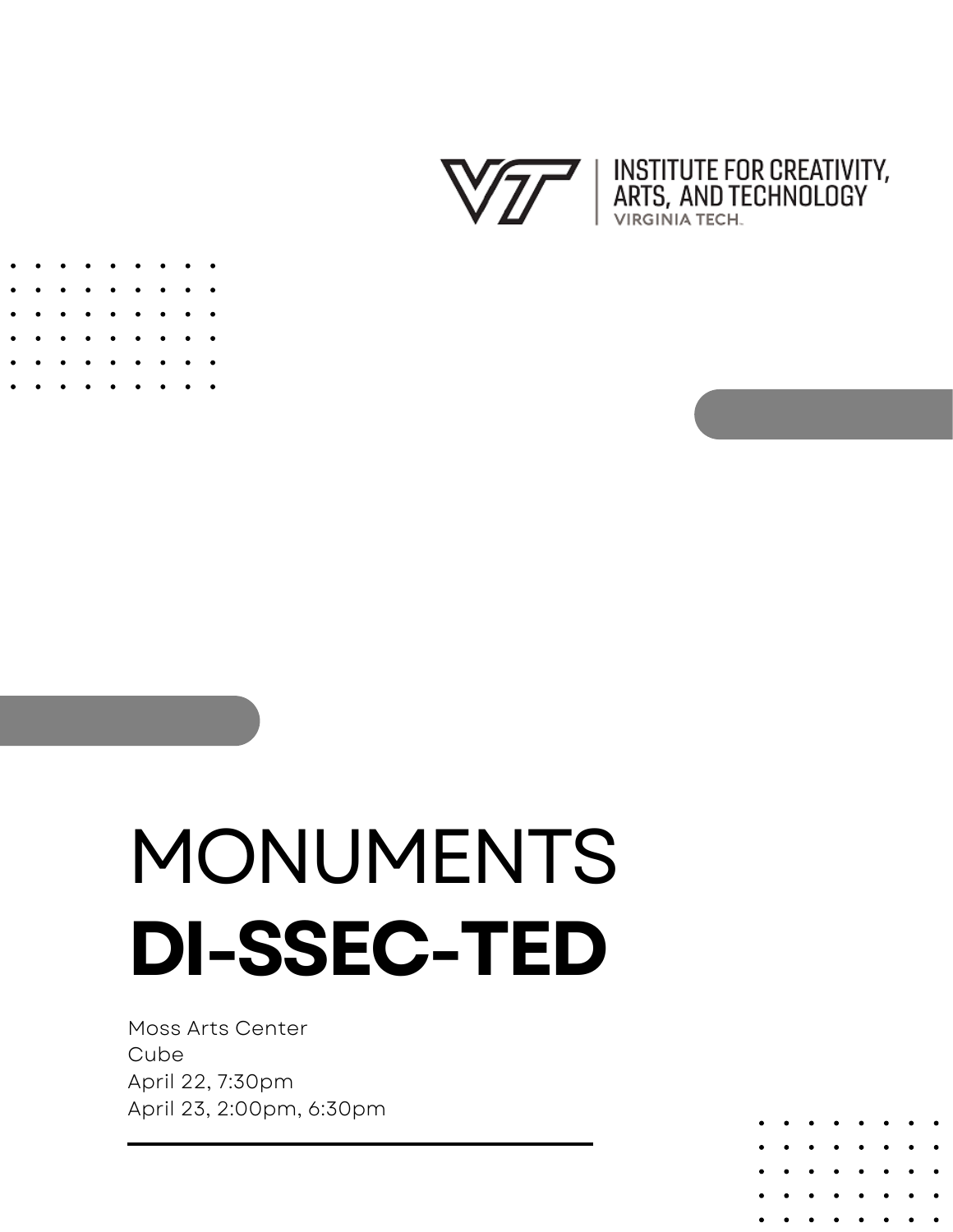## Program

### **Grisha Coleman**

Monuments Dissected

#### **Marcus Norris**

The Land Makes Her Own Artists I. Violin Solo II. Vibraphone Solo III. Percussion Ensemble IV. String Quartet V. Violin and Vibraphone Duo

VI. Ensemble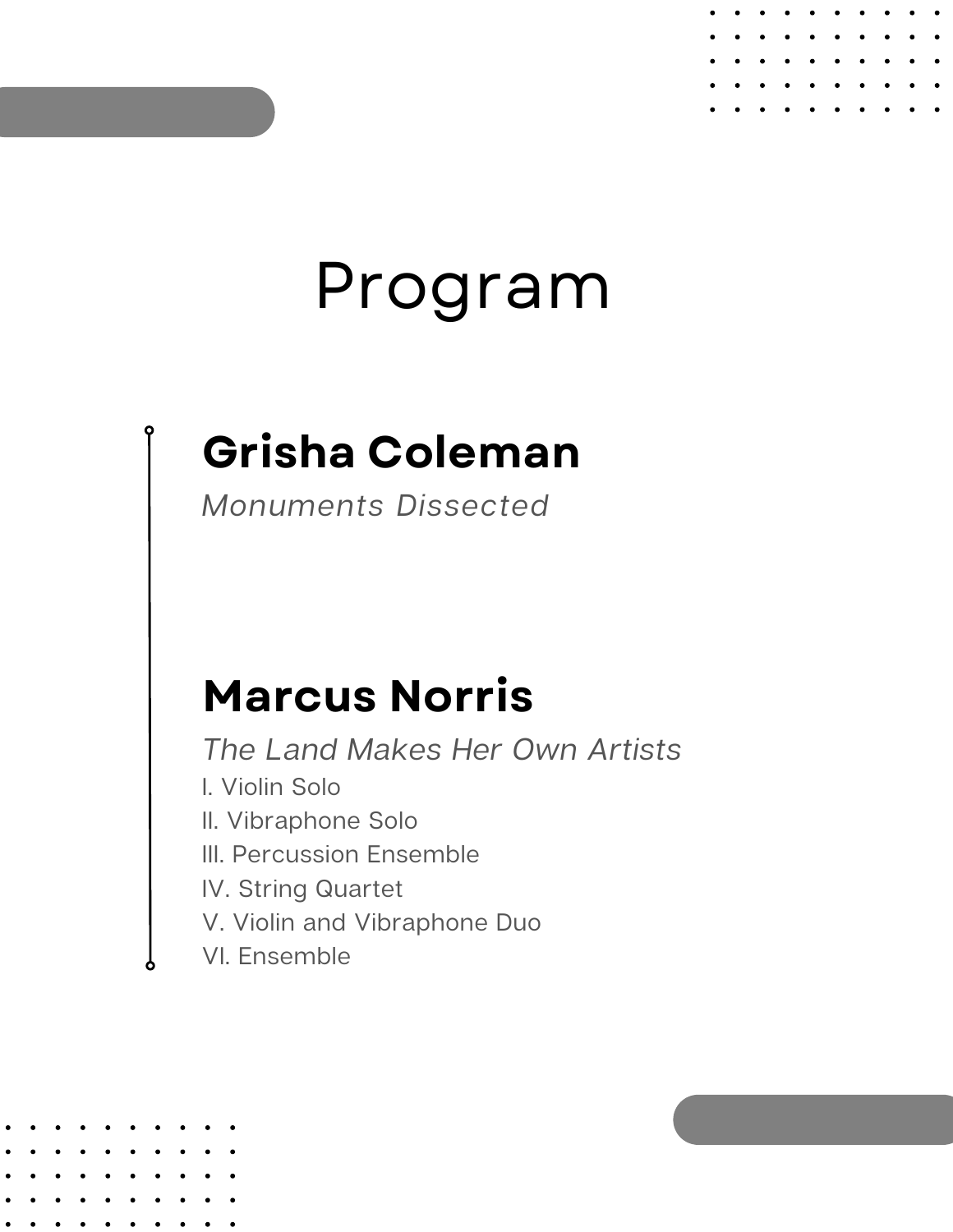#### Artists and Performers

Monuments Dissected **Meredith Drum**, artist and documentarian, faculty, School of Visual Arts **Tanner Upthegrove**, sound design, media engineer, Institute for Creativity, Art, and Technology **Bryce Burrell**, graduate assistant, School of Visual Arts

The Land Makes Her Own Artists Percussion: **Annie Stevens**, faculty, School of Performing Arts with student performers: **Mina Black Peyton Gentry Matthew Homoroc Miranda Hughes Ivan Rivera Jimenez**

#### Strings:

**John Irrera**, faculty, School of Performing Arts with student performers: **Noah Blanco-Alcala**, violin **Thomas Cummins**, viola **Samuel Abernathy**, cello

Dance: (April 23, 6:30pm only) **Rachel Rugh**, faculty, School of Performing Arts with members of the New River Moving Arts: **Julia Basso**

**Catalina Hernandez-Cabal Audrey Reeves**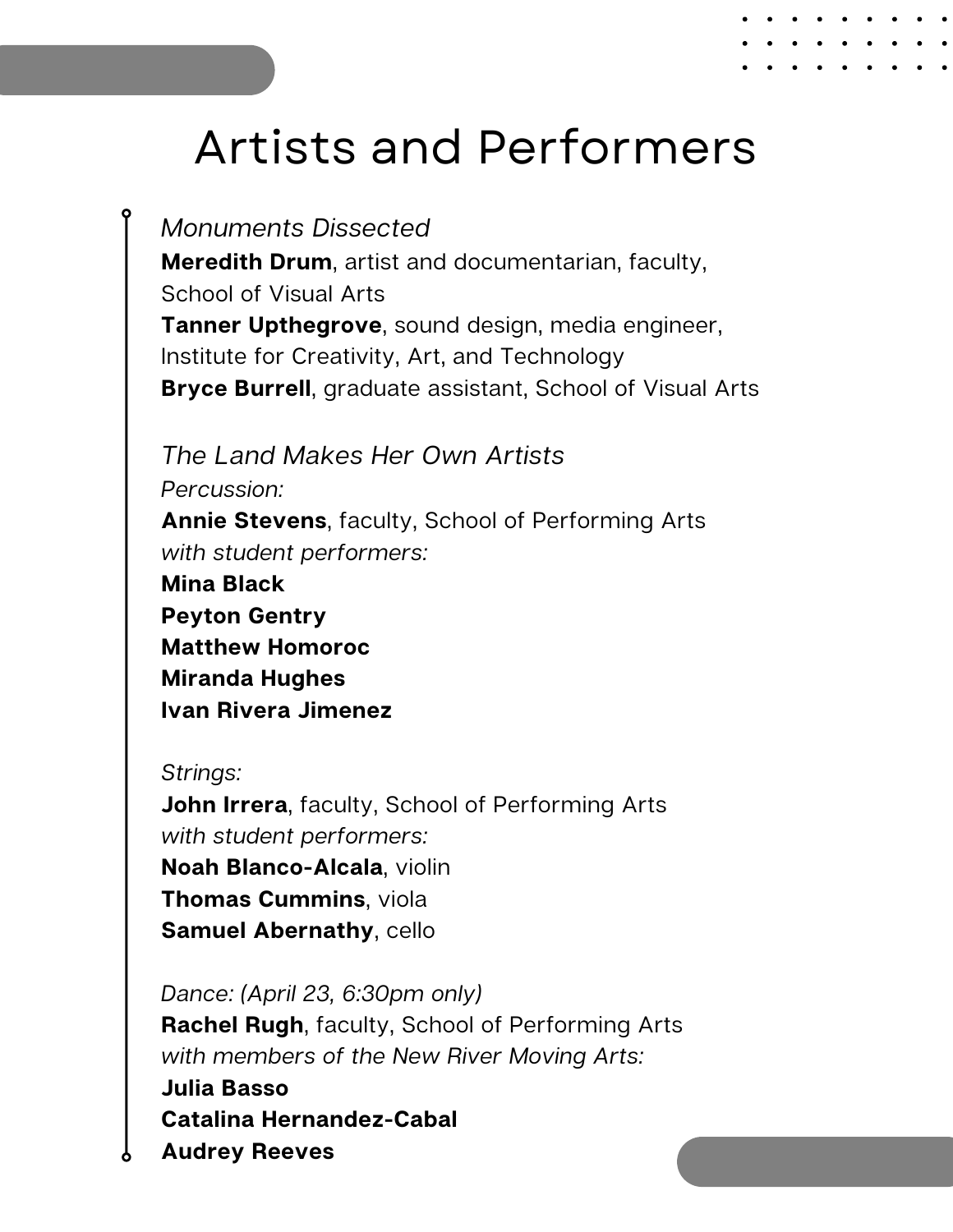#### **Composers**

#### **Grisha Coleman**

Grisha Coleman is a time-based artist working in performance and experiential media. Her work explores relationships between physiological, technological and ecological systems. As faculty, she holds the position of associate professor of movement, computation and digital media in the School of Arts, Media and Engineering, with affiliations in Schools of Dance and the Design. Her art and scholarly work, echo::system, is a springboard for re-imagining the environment, environmental change, and environmental justice. Her research in movement and somatic methods informs her teaching as well as supporting transdisciplinary research; she is a member of The International Somatic Movement Education & Therapy Association (ISMETA), and works with modalities of Body-Mind Centering ™ and The Feldenkrais Method™.

Coleman is a New York City native. Her work has been recognized nationally and internationally; including a 2012 National Endowment for the Arts in Media Grant [NEA], the 2014 Mohr Visiting Artist at Stanford University, a fellowship at the STUDIO for Creative Inquiry at Carnegie Mellon University, and multiple grants from the Rockefeller Multi Arts Project Fund, The Surdna Foundation, and The Creative Capital Foundation. She performed as a member of the acclaimed dance company Urban Bush Women and founded the music performance group HOTMOUTH, toured extensively nationally and internationally, and was nominated for a 1998 NYC Drama Desk Award for "Most Unique Theatrical Experience."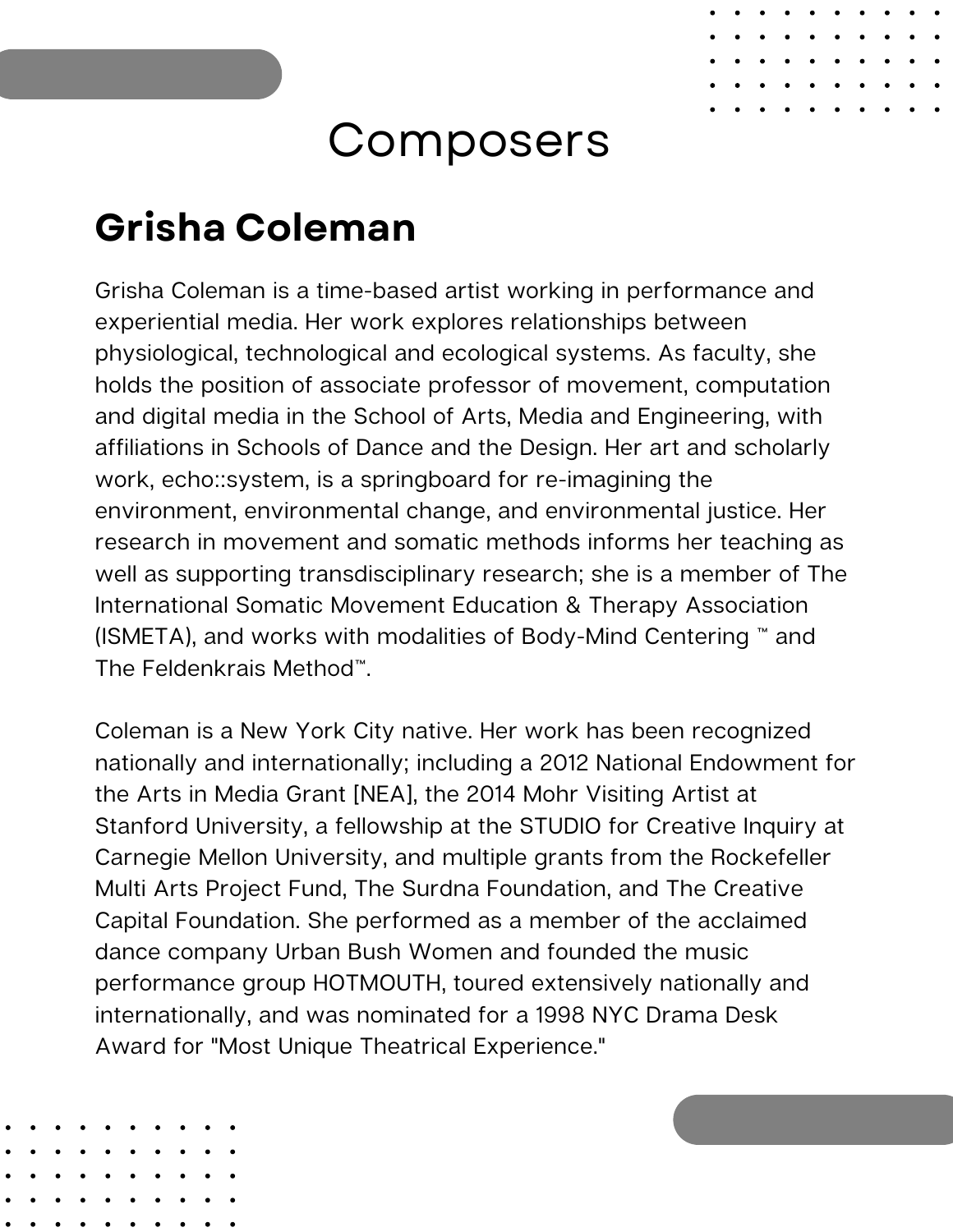#### **Marcus Norris**

Marcus Norris' first foray into making music came in the form of producing rap beats on pirated software, installed on a Windows 98 computer that he Macgyvered together from spare parts while laying on the floor of his childhood bedroom. Though he came to composing concert music later, he transferred that same imagination and ingenuity to writing music of all kinds.

Marcus has been called a "New Musical Talent in our Midst" by Chicago's N'digo Magazine, and has made a number of achievements, including being selected as an inaugural Composer-in-Residence for the Chicago Philharmonic from 2021-24, being awarded the prestigious Cota-Robles fellowship for pursuing his PhD in Music Composition at UCLA, and being chosen in 2020 for the LA Philharmonic's National Composers Intensive. His violin concerto "GLORY" opened to three sold-out performances when premiered by the Jackson Symphony Orchestra in 2019, and then was subsequently performed in Guangzhou, China later that year. His Dance Suite "I Tried So Hard for You" premiered in Havana in 2018, closely following the Russian String Orchestra premiere of "My Idols Are Dead" in Moscow. In 2020 Marcus founded South Side Symphony, which recently recorded the original score for the feature film "Honk for Jesus. Save Your Soul." starring Regina Hall & Sterling K. Brown, written and directed by Adamma Ebo. South Side Symphony remains the only orchestra that would perform "Back That Thang Up" over Beethoven.